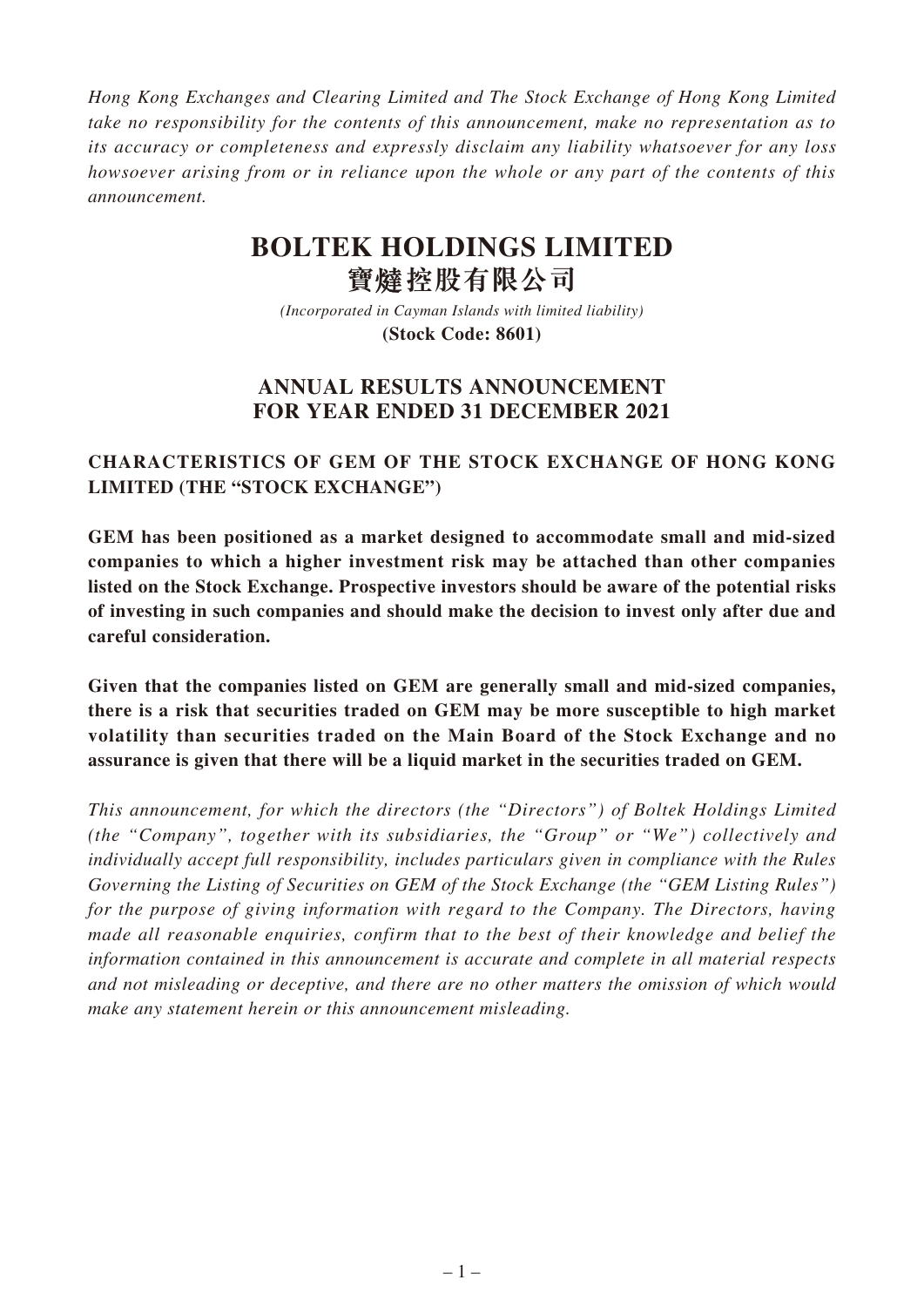### **ANNUAL RESULTS FOR THE YEAR ENDED 31 DECEMBER 2021**

The board of Directors of the Company (the *"*Board") is pleased to announce the audited consolidated results of the Company and its subsidiaries (the "Group") for the year ended 31 December 2021 (the *"*Year") together with the comparative figures for the year ended 31 December 2020 as follows:

# **CONSOLIDATED STATEMENT OF PROFIT OR LOSS AND OTHER COMPREHENSIVE INCOME**

*For the year ended 31 December 2021*

|                                                                                      |                | 2021            | 2020      |
|--------------------------------------------------------------------------------------|----------------|-----------------|-----------|
|                                                                                      | <b>Notes</b>   | <b>HK\$'000</b> | HK\$'000  |
| Revenue                                                                              | 3              | 129,911         | 111,908   |
| Cost of services                                                                     |                | (84, 467)       | (66,066)  |
| <b>Gross profit</b>                                                                  |                | 45,444          | 45,842    |
| Other income and other gain                                                          | $\overline{4}$ | 1,256           | 8,082     |
| Administrative expenses                                                              |                | (23, 162)       | (24, 748) |
| Reversal/(provision) of expected credit loss                                         |                |                 |           |
| ("ECL")                                                                              |                | 370             | (1,389)   |
| Finance costs                                                                        |                | (82)            | (134)     |
| Profit before income tax                                                             | 5              | 23,826          | 27,653    |
| Income tax expense                                                                   | 6              | (3,594)         | (3,666)   |
| Profit and total comprehensive income<br>for the year attributable to equity holders |                |                 |           |
| of the Company                                                                       |                | 20,232          | 23,987    |
|                                                                                      |                | <b>HK</b> cents | HK cents  |
| Earnings per share attributable to equity                                            |                |                 |           |
| holders of the Company                                                               |                |                 |           |
| Basic and diluted                                                                    | 8              | 2.53            | 3.00      |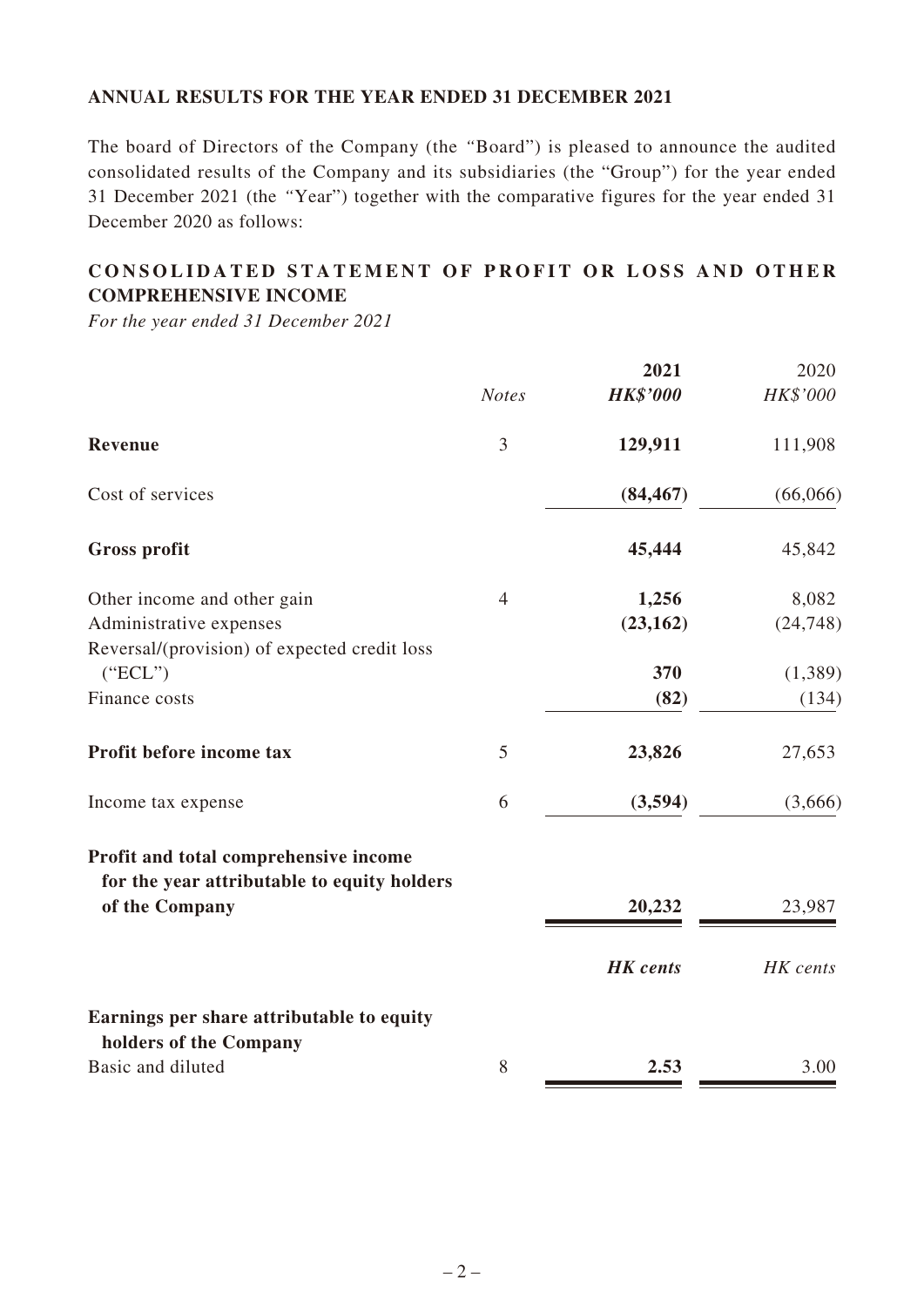# **CONSOLIDATED STATEMENT OF FINANCIAL POSITION**

*As at 31 December 2021*

|                                                      | <b>Notes</b> | 2021<br><b>HK\$'000</b> | 2020<br>HK\$'000 |
|------------------------------------------------------|--------------|-------------------------|------------------|
| <b>ASSETS AND LIABILITIES</b>                        |              |                         |                  |
| <b>Non-current assets</b>                            |              |                         |                  |
| Property, plant and equipment<br>Deposits            | 9            | 8,609                   | 5,731<br>111     |
|                                                      |              |                         |                  |
|                                                      |              | 8,609                   | 5,842            |
| <b>Current assets</b>                                |              |                         |                  |
| Contract assets                                      | 10           | 19,826                  | 16,652           |
| Trade and other receivables                          | 9            | 44,772                  | 39,920           |
| Time deposit with original maturity over<br>3 months |              | 46,753                  |                  |
| Cash and cash equivalents                            |              | 74,294                  | 103,365          |
|                                                      |              |                         |                  |
|                                                      |              | 185,645                 | 159,937          |
| <b>Current liabilities</b>                           |              |                         |                  |
| <b>Contract liabilities</b>                          | 10           | 134                     | 127              |
| Provisions                                           |              | 2,231                   | 2,296            |
| Trade and other payables<br>Lease liabilities        | 11           | 10,273<br>3,476         | 7,525<br>1,993   |
| Amounts due to directors                             |              | 4,130                   | 1,800            |
| Tax payable                                          |              | 416                     | 540              |
|                                                      |              | 20,660                  | 14,281           |
| <b>Net current assets</b>                            |              | 164,985                 | 145,656          |
| <b>Total assets less current liabilities</b>         |              | 173,594                 | 151,498          |
| <b>Non-current liabilities</b>                       |              |                         |                  |
| Lease liabilities                                    |              | 2,037                   | 54               |
| Deferred tax liabilities                             |              | 162                     | 281              |
|                                                      |              | 2,199                   | 335              |
| <b>Net assets</b>                                    |              | 171,395                 | 151,163          |
| <b>EQUITY</b>                                        |              |                         |                  |
| Share capital                                        |              | 8,000                   | 8,000            |
| Reserves                                             |              | 163,395                 | 143,163          |
| <b>Total equity</b>                                  |              | 171,395                 | 151,163          |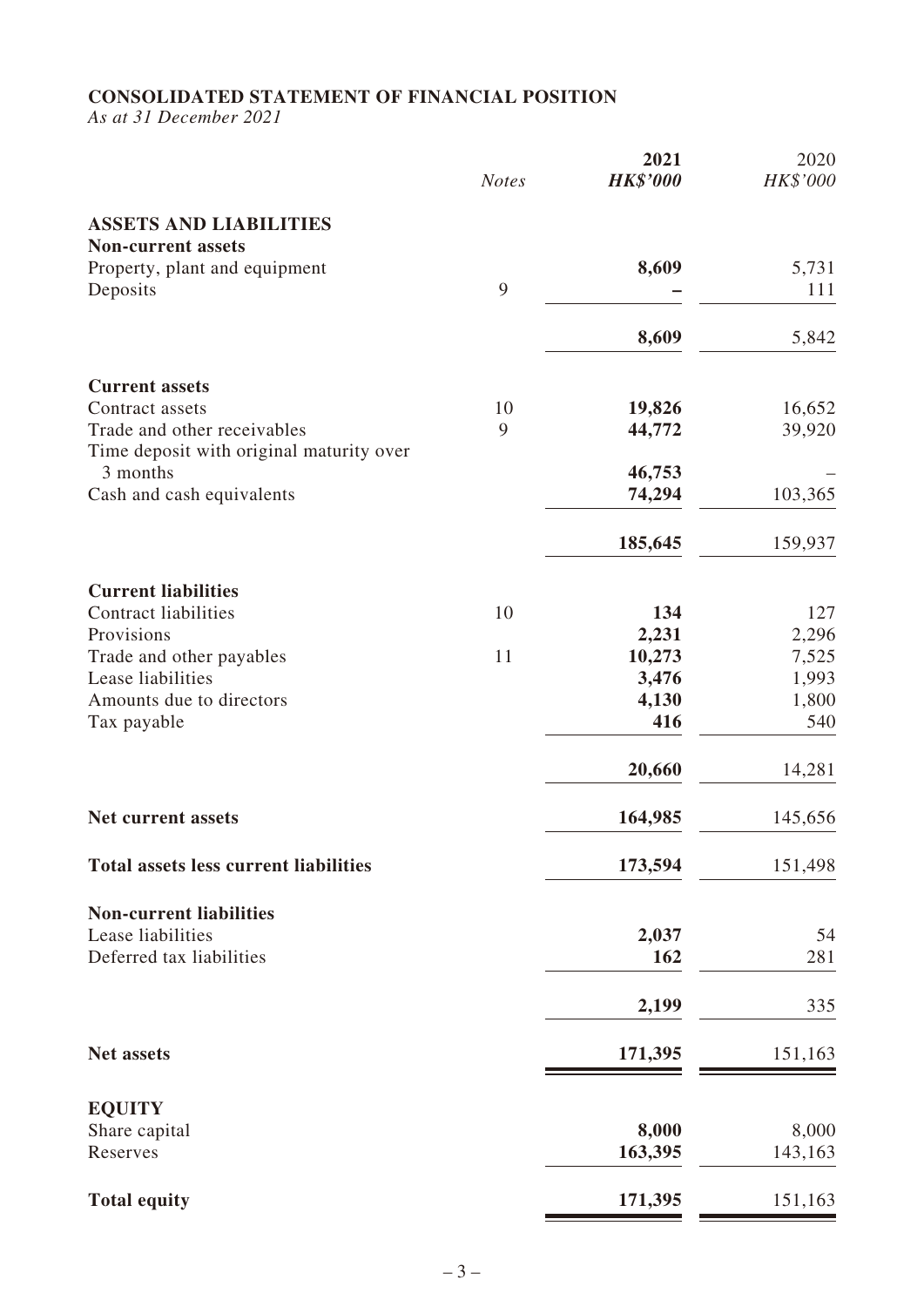# **CONSOLIDATED STATEMENT OF CHANGES IN EQUITY**

*For the year ended 31 December 2021*

|                                                             | Total equity attributable to equity holders of the Company |                                 |                                      |                                          |                          |
|-------------------------------------------------------------|------------------------------------------------------------|---------------------------------|--------------------------------------|------------------------------------------|--------------------------|
|                                                             | <b>Share</b><br>capital<br>HK\$'000                        | Capital<br>reserve*<br>HK\$'000 | <b>Share</b><br>premium*<br>HK\$'000 | <b>Retained</b><br>earnings*<br>HK\$'000 | <b>Total</b><br>HK\$'000 |
|                                                             | (Note 12)                                                  |                                 |                                      |                                          |                          |
| Balance at 1 January 2020<br>Profit and total comprehensive | 8,000                                                      | 17,000                          | 64,668                               | 37,508                                   | 127,176                  |
| income for the year                                         |                                                            |                                 |                                      | 23,987                                   | 23,987                   |
| Balance at 31 December 2020<br>and 1 January 2021           | 8,000                                                      | 17,000                          | 64,668                               | 61,495                                   | 151,163                  |
| Profit and total comprehensive<br>income for the year       |                                                            |                                 |                                      | 20,232                                   | 20,232                   |
| <b>Balance at 31 December 2021</b>                          | 8,000                                                      | 17,000                          | 64,668                               | 81,727                                   | 171,395                  |

\* These reserves accounts comprise the Group's reserves of HK\$163,395,000 (2020: HK\$143,163,000) in the consolidated statement of financial position.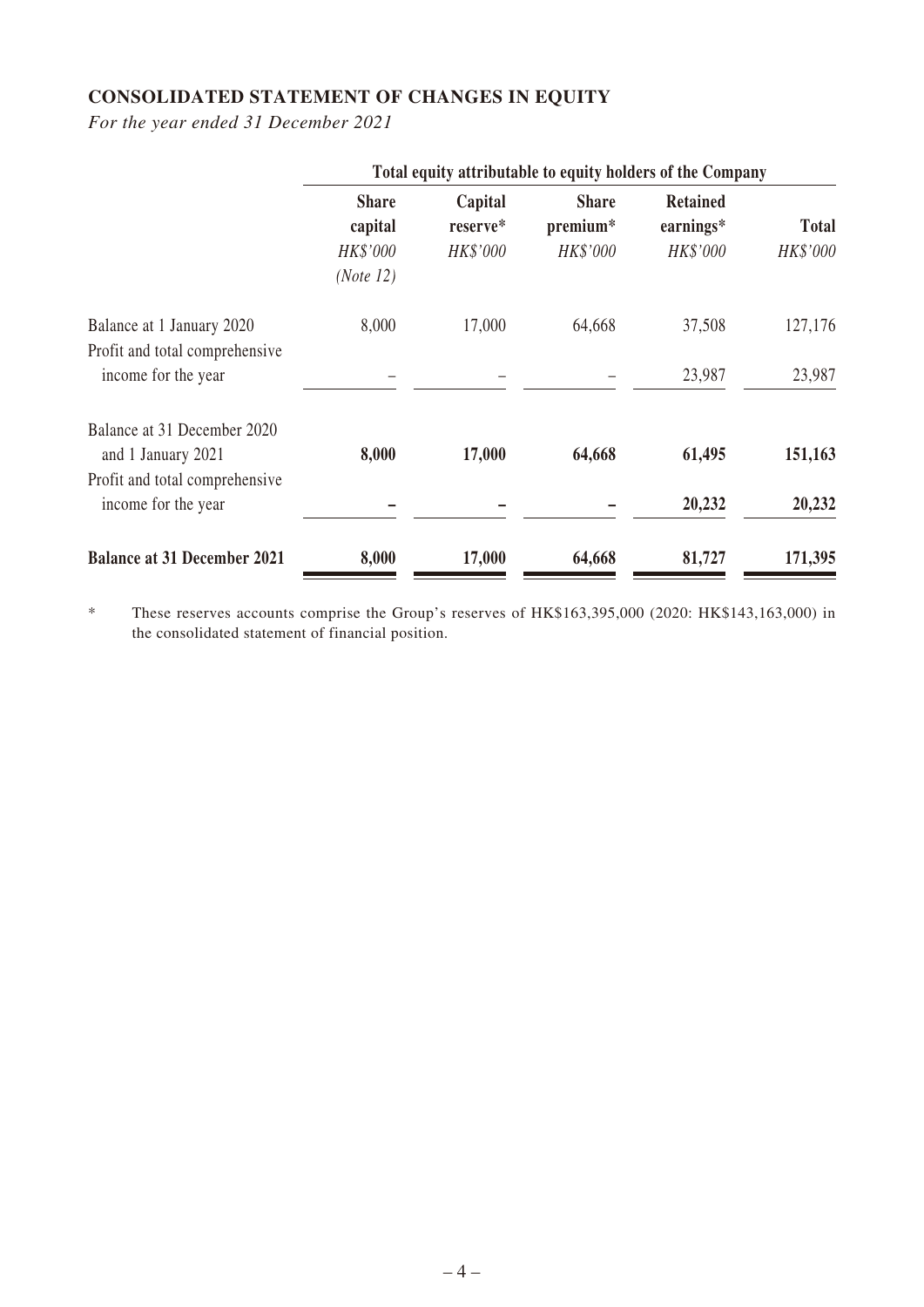### **NOTES TO THE CONSOLIDATED FINANCIAL STATEMENTS**

*For the year ended 31 December 2021*

#### **1. GENERAL INFORMATION**

Boltek Holdings Limited (the "Company") was incorporated as an exempted company with limited liability in the Cayman Islands under the Companies Law of the Cayman Islands on 18 April 2018. The Company's shares are listed on the GEM of The Stock Exchange of Hong Kong Limited (the "Stock Exchange") on 13 September 2018. There is a change of addresses of its registered office effective from 16 December 2021 from Clifton House, 75 Fort Street, P.O. Box 1350, Grand Cayman KY1-1108, Cayman Islands to Windward 3, Regatta Office Park, PO Box 1350, Grand Cayman KY1-1108, Cayman Islands and its addresses of the principal place of business is 5/F, Winning Commercial Building, 46–48 Hillwood Road, Tsim Sha Tsui, Kowloon, Hong Kong.

The Company, which is an investment holding company, and its subsidiaries (collectively referred as the "Group") are principally engaged in provision of engineering design and consultancy services in Hong Kong and investment holding.

The Company's immediate and ultimate holding company is Waywin Investment Holding Limited ("Waywin Investment"), a company incorporated in the British Virgin Islands (the "BVI"). The ultimate controlling shareholder of the Group is Mr. Cheung Kwan Tar ("Controlling Shareholder").

#### **2. SUMMARY OF SIGNIFICANT ACCOUNTING POLICIES**

These annual consolidated financial statements have been prepared in accordance with Hong Kong Financial Reporting Standards ("HKFRSs"), which collective term includes all applicable individual Hong Kong Financial Reporting Standards, Hong Kong Accounting Standards and Interpretations issued by the Hong Kong Institute of Certified Public Accountants (the "HKICPA") and the accounting principles generally accepted in Hong Kong.

The consolidated financial statements also comply with the applicable disclosure requirements of the Hong Kong Companies Ordinance ("CO") and the applicable disclosure requirements of the Rules Governing the Listing of Securities on the GEM of the Stock Exchange ("Listing Rules").

The significant accounting policies that have been used in the preparation of these consolidated financial statements are summarised below. These policies have been consistently applied to all the years presented, unless otherwise stated. The adoption of new or amended HKFRSs and the impacts on the Group's financial statements, if any, disclosed in these consolidated financial statements.

The consolidated financial statements have been prepared under the historical cost basis.

The consolidated financial statements are presented in Hong Kong dollars ("HK\$" or "HKD"), which is also the functional currency of the Company and its subsidiaries, and all values are rounded to the nearest thousand (HK\$'000), except where otherwise indicated.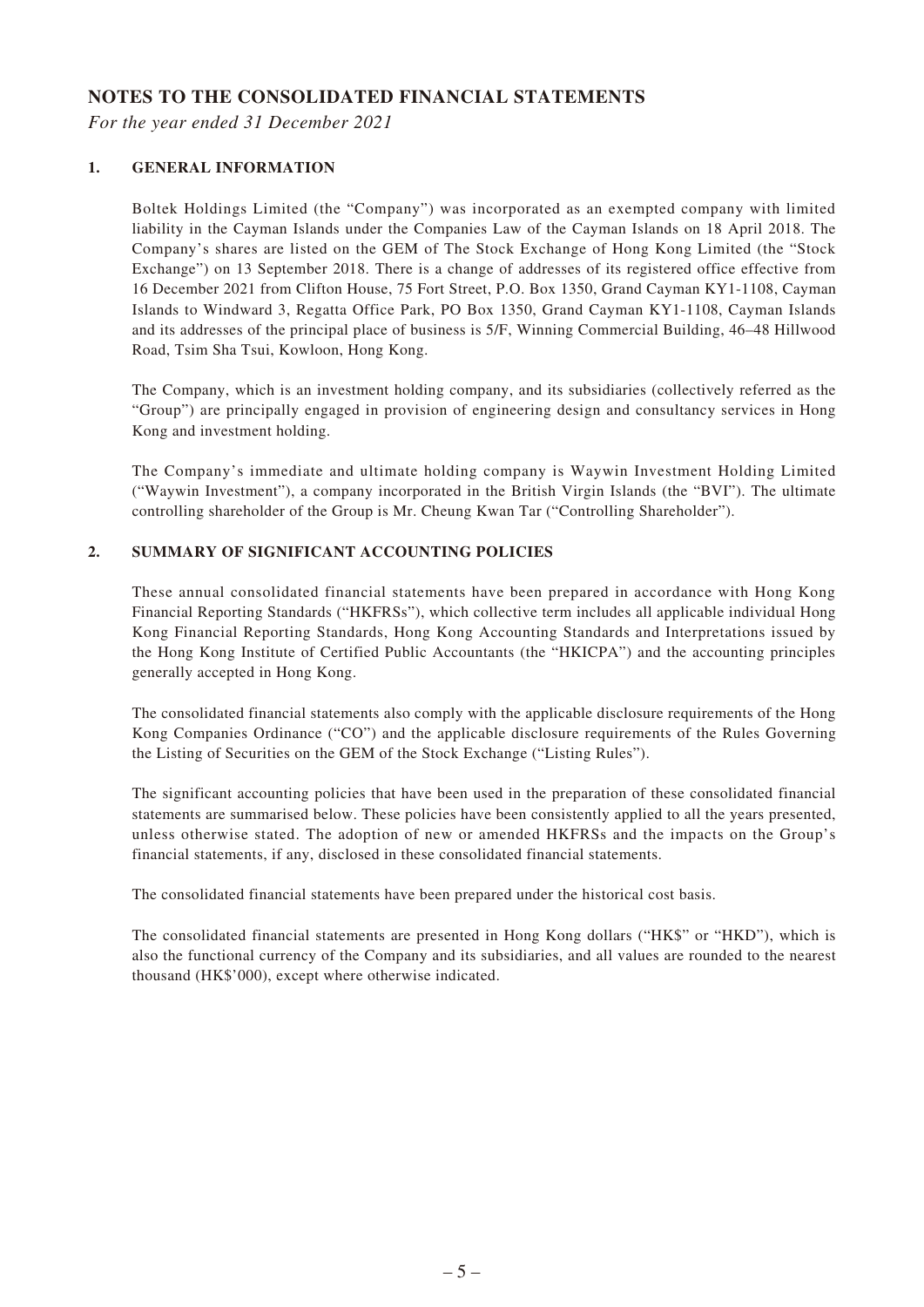#### **Amended HKFRSs that are effective for annual periods beginning or after 1 January 2021**

In the current year, the Group has applied for the first time the following amended HKFRSs issued by the HKICPA, which are relevant to the Group's operations and effective for the Group's consolidated financial statements for the annual period beginning on 1 January 2021:

| Amendments to HKFRS 16    | Covid-19-Related Rent Concessions        |
|---------------------------|------------------------------------------|
| Amendments to HKFRS 9.    | Interest Rate Benchmark Reform – Phase 2 |
| HKAS 39. HKFRS 7. HKFRS 4 |                                          |
| and HKFRS 16              |                                          |

The adoption of these amended HKFRSs had no material impact on how the results and financial position for the current and prior periods have been prepared and presented.

#### **Issued but not yet effective HKFRSs**

At the date of authorisation of these consolidated financial statements, certain new and amended HKFRSs have been published but are not yet effective, and have not been adopted early by the Group.

| <b>HKFRS 17</b>                  | Insurance Contracts and related amendments <sup>2</sup>                   |
|----------------------------------|---------------------------------------------------------------------------|
| Amendments to HKFRS 3            | Reference to the Conceptual Framework <sup>5</sup>                        |
| Amendments to HKFRS 10           | Sale or Contribution of Assets between an Investor and its                |
| and HKAS 28                      | Associate or Joint Venture <sup>4</sup>                                   |
| Amendments to HKFRS 16           | Covid-19-Related Rent Concessions beyond 30 June 2021 <sup>3</sup>        |
| Amendments to HKAS 1             | Classification of Liabilities as Current or Non-current <sup>4</sup>      |
| Amendments to HKAS 16            | Property, Plant and Equipment – Proceeds before Intended Use <sup>1</sup> |
| Amendments to HKAS 37            | Onerous Contracts – Cost of Fulfilling a Contract <sup>2</sup>            |
| Amendments to HKFRSs             | Annual Improvements to HKFRS Standards 2018-2020 <sup>1</sup>             |
| Accounting Guideline 5 (Revised) | Merger Accounting for Common Control Combination <sup>5</sup>             |
|                                  |                                                                           |

<sup>1</sup> Effective for annual periods beginning on or after 1 January 2022

- <sup>2</sup> Effective for annual periods beginning on or after 1 January 2023
- <sup>3</sup> Effective for annual periods beginning on or after 1 April 2021
- <sup>4</sup> Effective date not yet determined
- <sup>5</sup> Effective for business combination/common control combination for which the acquisition/ combination date is on or after the beginning of the first annual period beginning on or after 1 January 2022

The directors anticipate that all the new and amended HKFRSs will be adopted in the Group's accounting policy for the first period beginning after the effective date of such standards. The Group is in the process of making an assessment of the impact of these new and amended HKFRSs upon initial application. Currently it has been considered that adoption of them is unlikely to have a material impact on the Group's results of operations and financial position.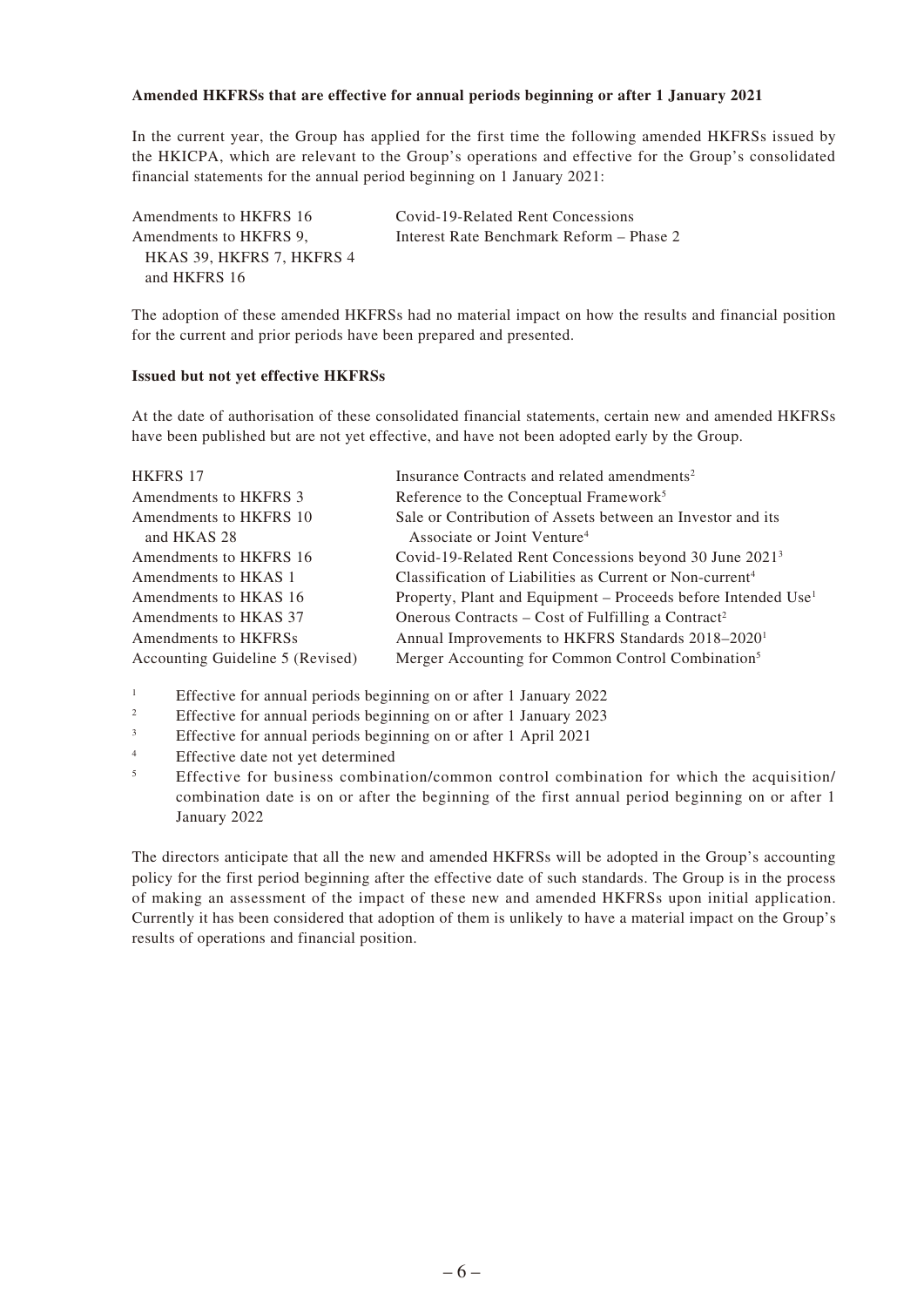#### **3. REVENUE AND SEGMENT INFORMATION**

#### **Revenue**

The Group's principal activities are disclosed in Note 1 to the consolidated financial statements. Revenue is recognised over time and is disaggregated by nature of engineering design and consultancy services as follows:

|                                   | 2021            | 2020     |
|-----------------------------------|-----------------|----------|
|                                   | <b>HK\$'000</b> | HK\$'000 |
| Civil engineering                 |                 |          |
| $-$ Road & structural engineering | 84,691          | 71,262   |
| - Geotechnical engineering        | 14,682          | 9,701    |
| $-$ Others                        | 8,165           | 7,037    |
|                                   | 107,538         | 88,000   |
| Traffic engineering               | 16,551          | 20,126   |
| Building engineering              | 4,820           | 2,015    |
| Other ancillary services          | 1,002           | 1,767    |
|                                   | 129,911         | 111,908  |

Under the contracts with customers, each engineering design and consultancy service contract relates to facts and circumstances that are specific to each customer. Contract terms provide the Group with an enforceable right to payment, for its performance completed to date, of its costs incurred plus a reasonable margin.

#### *Remaining performance obligations*

The following table includes revenue expected to be recognised in the future related to performance obligations that are unsatisfied (or partially unsatisfied) at 31 December 2021 and 2020.

|                                                  | At 31 December  |
|--------------------------------------------------|-----------------|
|                                                  | 2021            |
|                                                  | <b>HK\$'000</b> |
| Remaining performance obligations expected to be |                 |
| satisfied during the year ending                 |                 |
| 31 December 2022                                 | 164,192         |
| 31 December 2023                                 | 17,670          |
| After 31 December 2023                           | 21,273          |
|                                                  | 203,135         |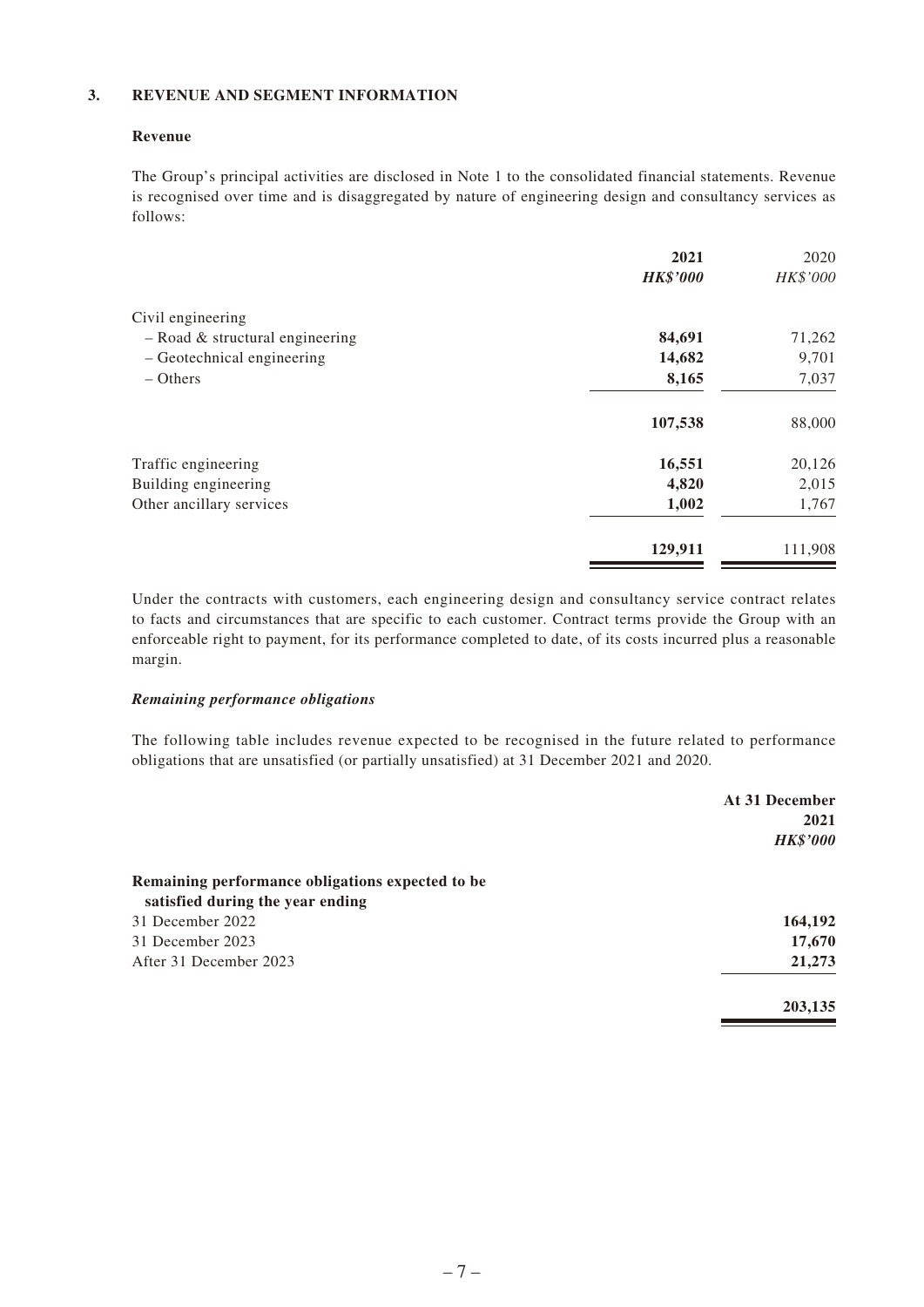|                                                  | At 31 December |
|--------------------------------------------------|----------------|
|                                                  | 2020           |
|                                                  | HK\$'000       |
| Remaining performance obligations expected to be |                |
| satisfied during the year ending                 |                |
| 31 December 2021                                 | 125,859        |
| 31 December 2022                                 | 37,384         |
| After 31 December 2022                           | 29,478         |
|                                                  | 192,721        |

#### **Segment information**

The chief operating decision maker has been identified as the executive directors of the Company. The executive directors regard the Group's business of provision of engineering design and consultancy services as a single operating segment and reviews the overall results of the Group as a whole to make decision about resources allocation and performance assessment. Accordingly, no segment analysis information is presented.

#### *Geographical information*

No separate analysis of segment information by geographical segment is presented as the Group's revenue and non-current assets are principally attributable to a single geographical region, which is Hong Kong.

#### *Information about major customers*

Revenue from customers which individually contributed over 10% of the Group's revenue is as follows:

|                | 2021<br><b>HK\$'000</b> | 2020<br>HK\$'000 |
|----------------|-------------------------|------------------|
| Customer A     | 26,810                  | 21,586           |
| Customer $B^*$ | $N/A^*$                 | 11,398           |

\* Revenue from this customer is less than 10% of the Group's revenue in 2021.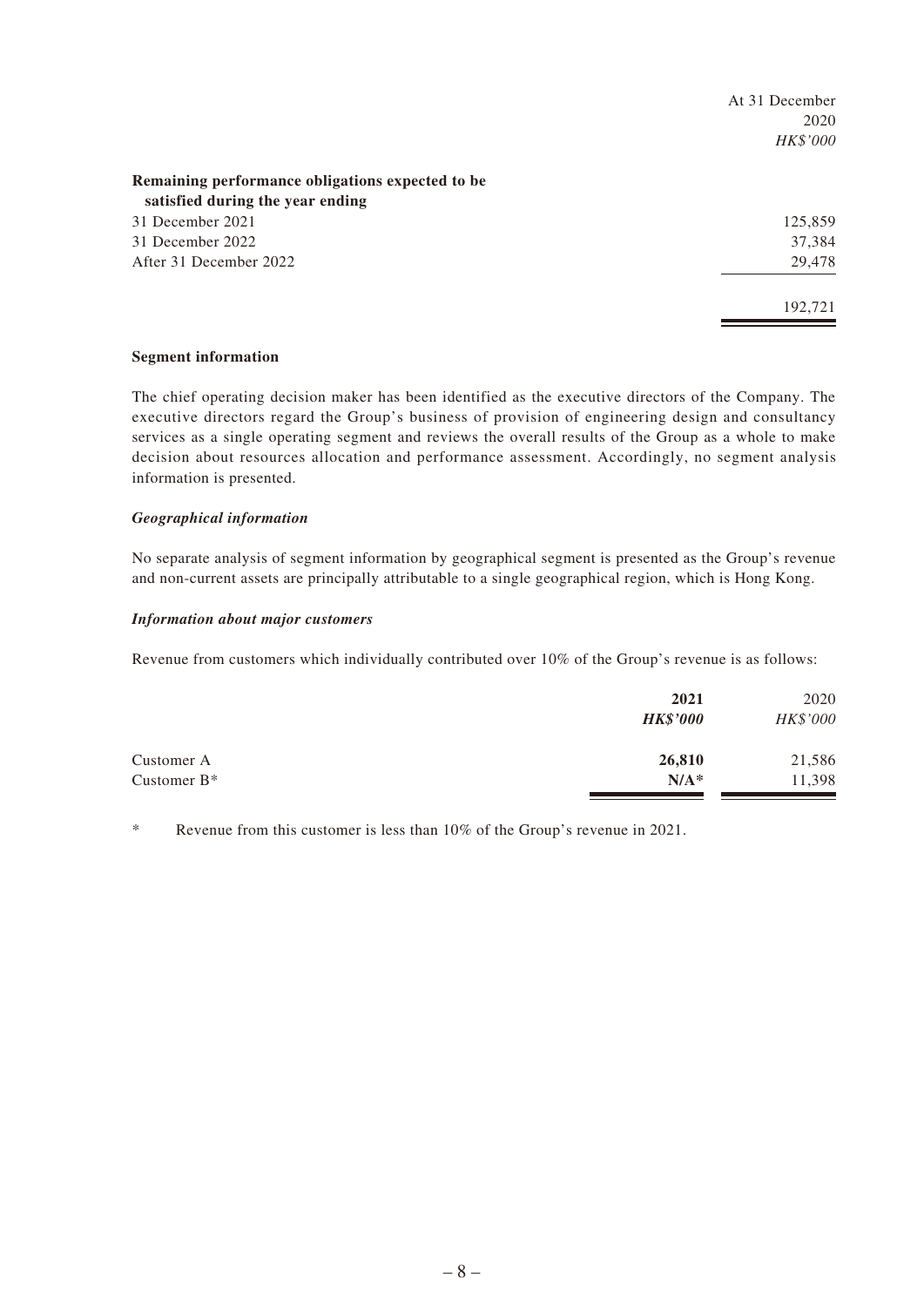#### **4. OTHER INCOME AND OTHER GAIN**

|                                                | 2021<br><b>HK\$'000</b> | 2020<br>HK\$'000 |
|------------------------------------------------|-------------------------|------------------|
|                                                |                         |                  |
| Other income                                   |                         |                  |
| Bank interest income                           | 266                     | 632              |
| Government subsidies (note a)                  | 461                     | 1,360            |
| COVID-19 related government subsidies (note b) | 375                     | 6,084            |
| Sundry income                                  | 13                      | 6                |
| Other gain                                     |                         |                  |
| Exchange gain                                  | 141                     |                  |
|                                                | 1,256                   | 8,082            |

- *Note (a)*: Subsidies have been received from the Hong Kong Vocational Training Council and the Construction Industry Council, institutions established by the Hong Kong Government (the "HKSAR Government"), for providing on-the-job training for graduate engineers and trainees, respectively. There were no unfulfilled conditions or contingencies relating to these subsidies.
- *Note (b)*: Government subsidies in respect of COVID-19 have been received from the Employment Support Scheme and Construction Industry Anti-epidemic Fund provided by the HKSAR Government.

#### **5. PROFIT BEFORE INCOME TAX**

|     |                                                          | 2021<br><b>HK\$'000</b> | 2020<br>HK\$'000 |
|-----|----------------------------------------------------------|-------------------------|------------------|
|     | Profit before income tax is stated after charging:       |                         |                  |
| (a) | Staff costs (including directors'<br>emoluments (note)   |                         |                  |
|     | - Salaries, wages, bonus and other benefits              | 81,207                  | 68,755           |
|     | - Contributions to defined contribution retirement plans | 2,378                   | 2,249            |
|     |                                                          | 83,585                  | 71,004           |
| (b) | Other items                                              |                         |                  |
|     | Depreciation (included in administrative expenses)       |                         |                  |
|     | - Owned assets                                           | 1,511                   | 1,287            |
|     | - Right-of-use assets                                    | 3,304                   | 2,538            |
|     | Subconsultancy fees (included in cost of services)       | 10,417                  | 8,010            |
|     | Auditors' remuneration – audit services                  | 720                     | 620              |
|     | (Reversal)/Provision of ECL on:                          |                         |                  |
|     | - contract assets                                        | (80)                    |                  |
|     | - trade receivables                                      | (290)                   | 1,389            |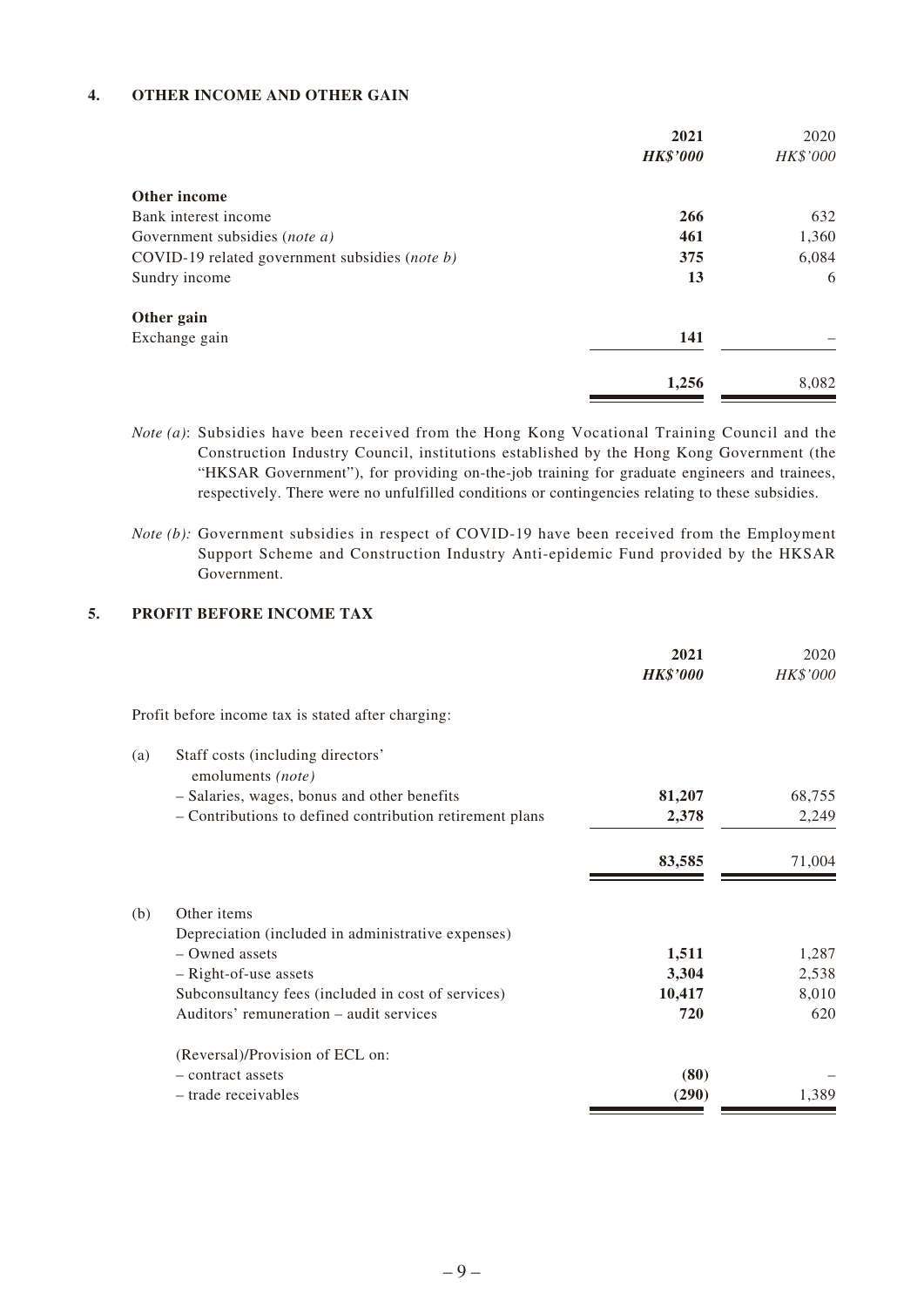#### *Note:*

Staff costs (including directors' emoluments)

|                         | 2021<br><b>HK\$'000</b> | 2020<br>HK\$'000 |
|-------------------------|-------------------------|------------------|
| Cost of services        | 72,995                  | 56,969           |
| Administrative expenses | 10,590                  | 14,035           |
|                         | 83,585                  | 71,004           |

During the years ended 31 December 2021 and 2020, there were no contributions forfeited by the Group on behalf of its employees who left the plan prior to vesting fully in such contribution, nor had there been any utilization of such forfeited contributions to reduce future contributions. As at 31 December 2021 and 2020, no forfeited contributions were available for utilization by the Group to reduce the existing level of contributions.

#### **6. INCOME TAX EXPENSE**

|                                           | 2021            | 2020     |
|-------------------------------------------|-----------------|----------|
|                                           | <b>HK\$'000</b> | HK\$'000 |
| Provision for Hong Kong Profits Tax       |                 |          |
| - Current tax                             | 3,913           | 3,685    |
| - Overprovision in respect of prior years | (200)           | (24)     |
|                                           | 3,713           | 3,661    |
| Deferred tax                              |                 |          |
| - Current year                            | (119)           | 5        |
|                                           | 3,594           | 3,666    |

The provision for Hong Kong Profits Tax for 2021 is calculated at 16.5% (2020: 16.5%) of the estimated assessable profits for the year, except for Mannings (Asia) Consultants Limited ("Mannings"), a subsidiary of the Group, which is a qualifying corporation under the two-tiered profits tax rates regime. Under the two-tiered profits tax rates regime, the first HK\$2 million of profits of qualifying entities are taxed at 8.25%, and the profits above HK\$2 million are taxed at 16.5%.

#### **7. DIVIDENDS**

The directors did not recommend the payment of a dividend for the years ended 31 December 2021 and 2020.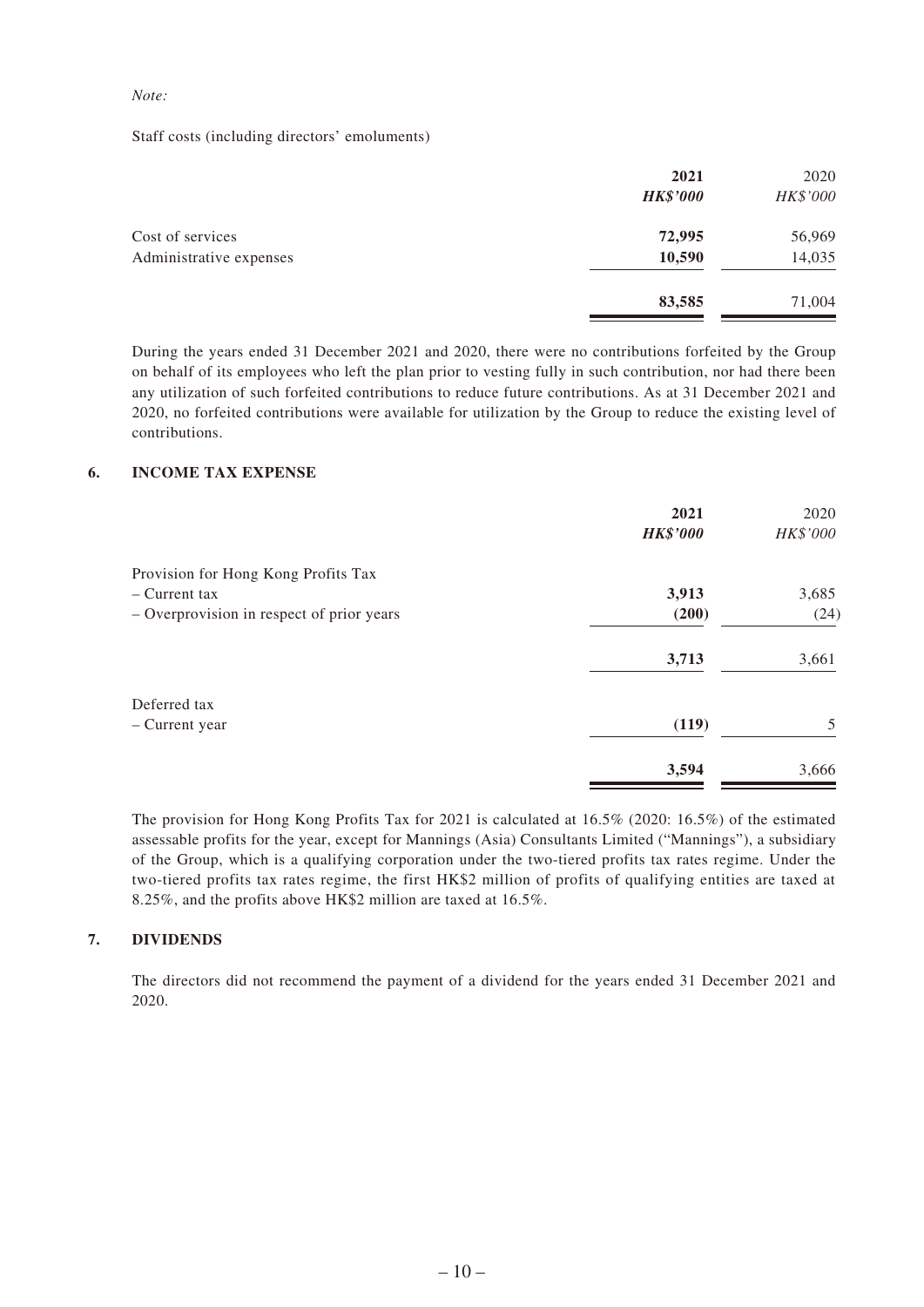#### **8. EARNINGS PER SHARE**

The calculation of basic earnings per share attributable to equity holders of the Company is based on the following:

|                                                                             | 2021<br><b>HK\$'000</b> | 2020<br>HK\$'000 |
|-----------------------------------------------------------------------------|-------------------------|------------------|
| Profit<br>Profit for the year attributable to equity holders of the Company | 20,232                  | 23,987           |
|                                                                             |                         |                  |
| <b>Number of shares</b>                                                     |                         |                  |
| Number of ordinary shares (in thousands)                                    | 800,000                 | 800,000          |
|                                                                             | <b>HK</b> Cents         | HK Cents         |
| Basic earnings per share                                                    | 2.53                    | 3.00             |

There were no dilutive potential ordinary shares during the years ended 31 December 2021 and 2020 and therefore, diluted earnings per share equals to basic earnings per share.

#### **9. TRADE AND OTHER RECEIVABLES**

|                                            | 2021            | 2020     |
|--------------------------------------------|-----------------|----------|
|                                            | <b>HK\$'000</b> | HK\$'000 |
| Trade receivables                          | 39,876          | 37,151   |
| Less: ECL allowance                        | (1, 479)        | (1,769)  |
|                                            | 38,397          | 35,382   |
| Other receivables                          | 5,831           | 4,190    |
| Prepayments                                | 414             | 200      |
| Utility and other deposits                 | 130             | 259      |
|                                            | 44,772          | 40,031   |
| Less: Non-current deposits for purchase of |                 |          |
| property, plant and equipment              |                 | (111)    |
|                                            | 44,772          | 39,920   |

Other receivables represents resident site staff salary and medical insurance paid as well as secondment staff salaries, which have been fully reimbursed from HKSAR Government authorities subsequently. In respect of projects awarded by the HKSAR Government, it is required to recruit resident site staff to perform site supervision and maintain proper records of site activities. Pursuant to the contract terms, the actual expenditure paid to those employed resident site staff are entitled to be reimbursed by HKSAR Government on a monthly basis.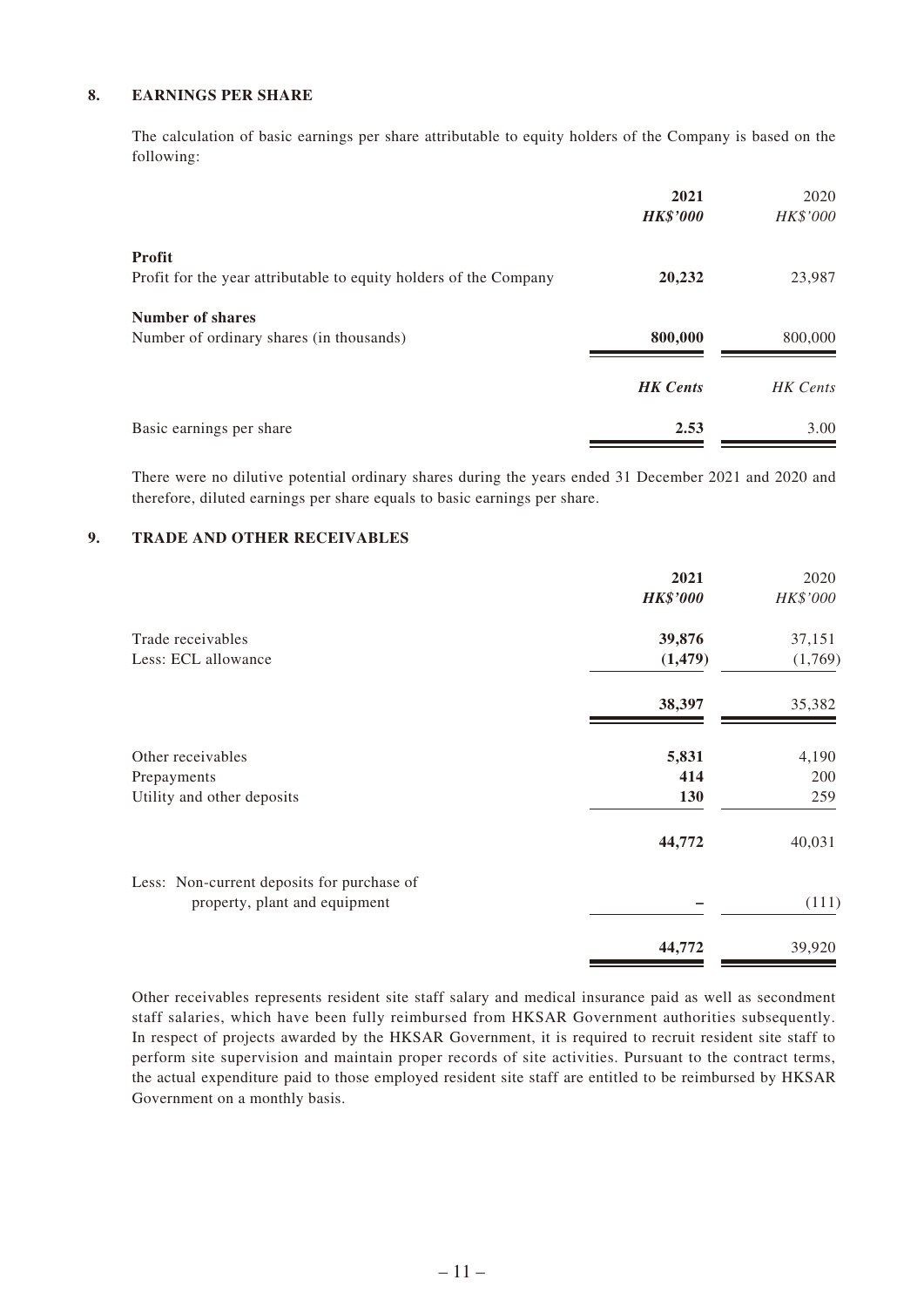The directors of the Company consider that the fair values of trade and other receivables are not materially different from their carrying amounts, because their balances have short maturity periods on their inception.

#### **Trade receivables**

The Group usually provide customers with a credit term of 0 to 60 days. For the settlement of trade receivables from provision of engineering design and consultancy services, the Group usually reaches an agreement on the term of each payment with the customer by taking into account of factors such as, among other things, the credit history of the customer, its liquidity position and the Group's working capital needs, which varies on a case-by-case basis that requires the judgement and experience of the management.

Based on the invoice dates, the ageing analysis of the trade receivables, net of ECL allowance, was as follows:

|                 | 2021            | 2020     |
|-----------------|-----------------|----------|
|                 | <b>HK\$'000</b> | HK\$'000 |
| $0 - 30$ days   | 10,623          | 10,380   |
| $31 - 60$ days  | 9,110           | 5,128    |
| $61 - 90$ days  | 3,555           | 5,892    |
| $91 - 365$ days | 10,898          | 10,498   |
| Over 365 days   | 4,211           | 3,484    |
|                 | 38,397          | 35,382   |

The movement in the ECL allowance of trade receivables is as follows:

|                                                                             | 2021<br><b>HK\$'000</b> | 2020<br>HK\$'000 |
|-----------------------------------------------------------------------------|-------------------------|------------------|
| Balance at 1 January<br>ECL allowance (reversed)/recognised during the year | 1,769<br>(290)          | 380<br>1,389     |
| Balance at 31 December                                                      | 1.479                   | 1.769            |

#### **Other receivables**

No amounts in relation to other receivables were past due at 31 December 2021 and 2020.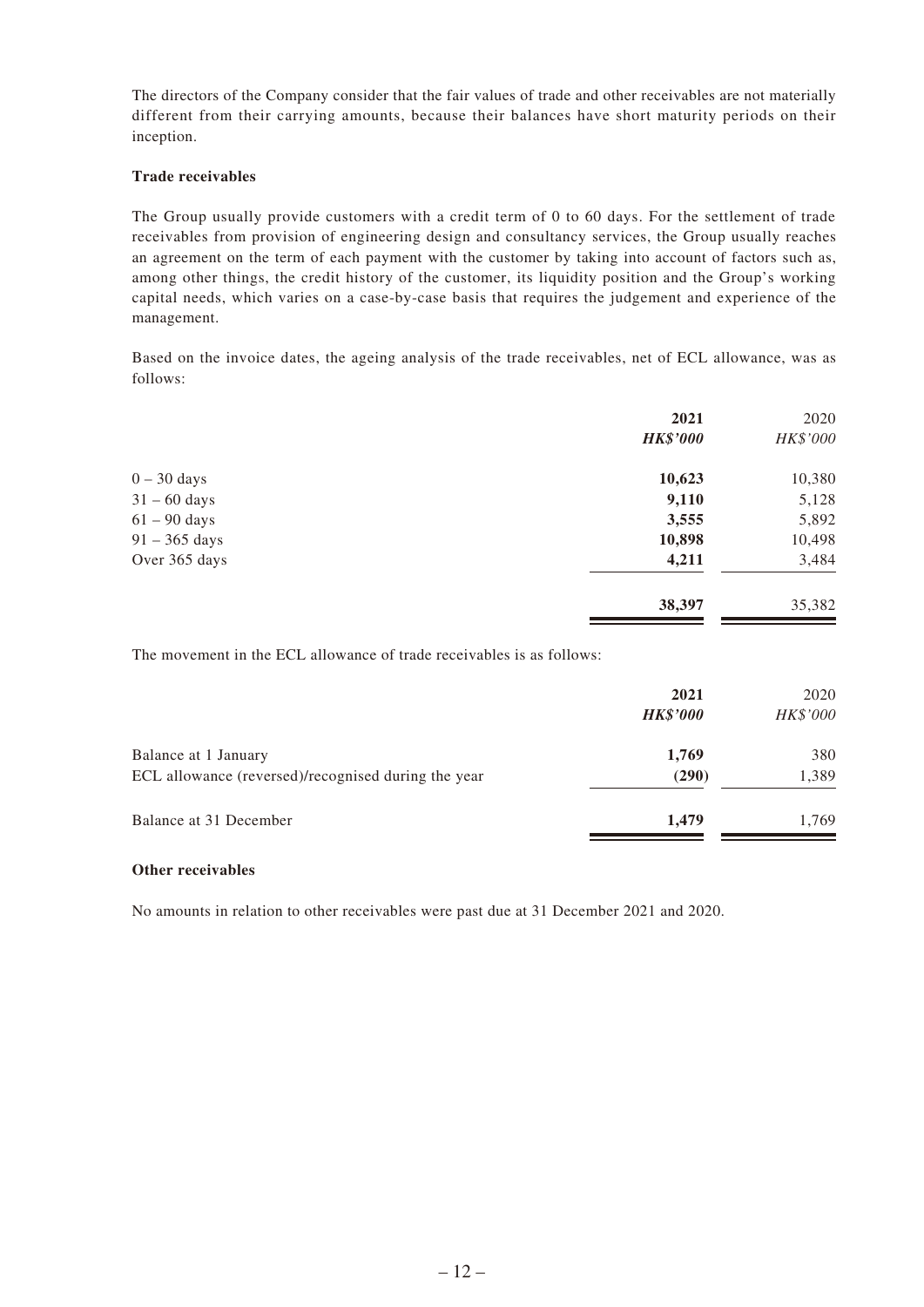#### **10. CONTRACT BALANCES**

|                                       | 2021            | 2020     |
|---------------------------------------|-----------------|----------|
|                                       | <b>HK\$'000</b> | HK\$'000 |
| Contract assets                       | 19,901          | 16,807   |
| Less: ECL allowance                   | (75)            | (155)    |
| Contract assets, net of ECL allowance | 19,826          | 16,652   |
| Contract liabilities                  | (134)           | (127)    |
|                                       | 19,692          | 16,525   |

The amount of revenue reversed during the year ended 31 December 2021 from performance obligations satisfied in previous periods, mainly due to the changes in estimate of the stage of completion, is HK\$2,200,000 (2020: HK\$2,849,000).

The contract assets primarily relate to the Group's rights to consideration for work completed but not billed at the reporting date. The contract assets are transferred to receivables when the rights become unconditional. The contract liabilities primarily relate to the advanced consideration received from customers, for which revenue is recognised based on the progress of the provision of related services.

Change of contract assets during the year ended 31 December 2021 and 2020 were mainly due to changes in number of contract works that the relevant services were completed but yet been certified at the end of the reporting period.

|                                                                  | 2021<br><b>HK\$'000</b> | 2020<br>HK\$'000 |
|------------------------------------------------------------------|-------------------------|------------------|
| Transfers from contract assets recognised at the beginning of    |                         |                  |
| the year to receivables                                          | (12, 053)               | (8,906)          |
|                                                                  | 2021                    | 2020             |
|                                                                  | <b>HK\$'000</b>         | HK\$'000         |
| Revenue recognised that was included in the contract liabilities |                         |                  |
| balance at the beginning of the year                             | 81                      | 140              |

The balance of contract assets and contract liabilities are expected to be recovered/settled within one year.

The movement in the ECL allowance of contract assets is as follows:

|                                                                | 2021<br>HK\$'000 | 2020<br>HK\$'000 |
|----------------------------------------------------------------|------------------|------------------|
| Balance at 1 January<br>ECL allowance reversed during the year | 155<br>(80)      | 155              |
| Balance at 31 December                                         | 75               | 155              |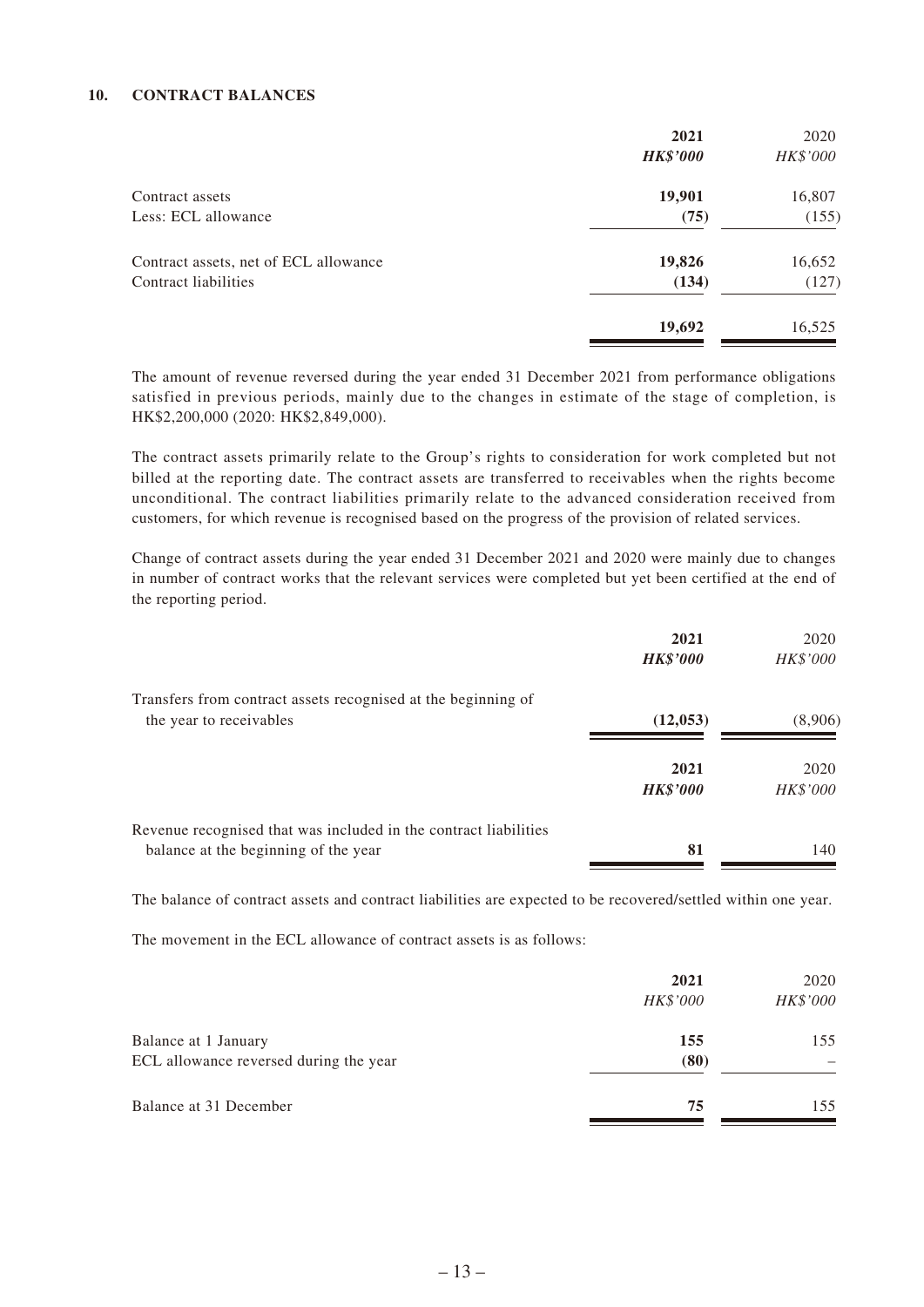#### **11. TRADE AND OTHER PAYABLES**

|                                                   | 2021<br><b>HK\$'000</b> | 2020<br>HK\$'000 |
|---------------------------------------------------|-------------------------|------------------|
| Trade payables $(note(a))$                        | 1,353                   | 441              |
| Accruals and other payables ( <i>note</i> $(b)$ ) | 8,920                   | 7,084            |
|                                                   | 10,273                  | 7,525            |

*Notes:*

(a) The Group is usually granted by suppliers with a credit term of 0 to 30 days. The ageing analysis of trade payables based on the invoice date is as follows:

|                 | 2021            | 2020              |
|-----------------|-----------------|-------------------|
|                 | <b>HK\$'000</b> | HK\$'000          |
| $0 - 30$ days   | 681             | 21                |
| $31 - 60$ days  | 130             | 40                |
| $61 - 90$ days  |                 | $\qquad \qquad -$ |
| $91 - 365$ days | 340             | 160               |
| Over 365 days   | 202             | 220               |
|                 | 1,353           | 441               |

- (b) Included in the Group's accruals and other payables as at 31 December 2021 was an amount of HK\$7,059,000 (2020: HK\$4,998,000), which represented accrued staff bonus.
- (c) All amounts are short-term and hence, the carrying values of the Group's trade payables and accruals and other payables are considered to be a reasonable approximation of fair value.

#### **12. SHARE CAPITAL**

|                                         | Number of<br>shares | <b>HK\$'000</b> |
|-----------------------------------------|---------------------|-----------------|
| <b>Issued and fully paid:</b>           |                     |                 |
| As at 1 January 2020, 31 December 2020, |                     |                 |
| 1 January 2021 and 31 December 2021     | 800,000             | 8,000           |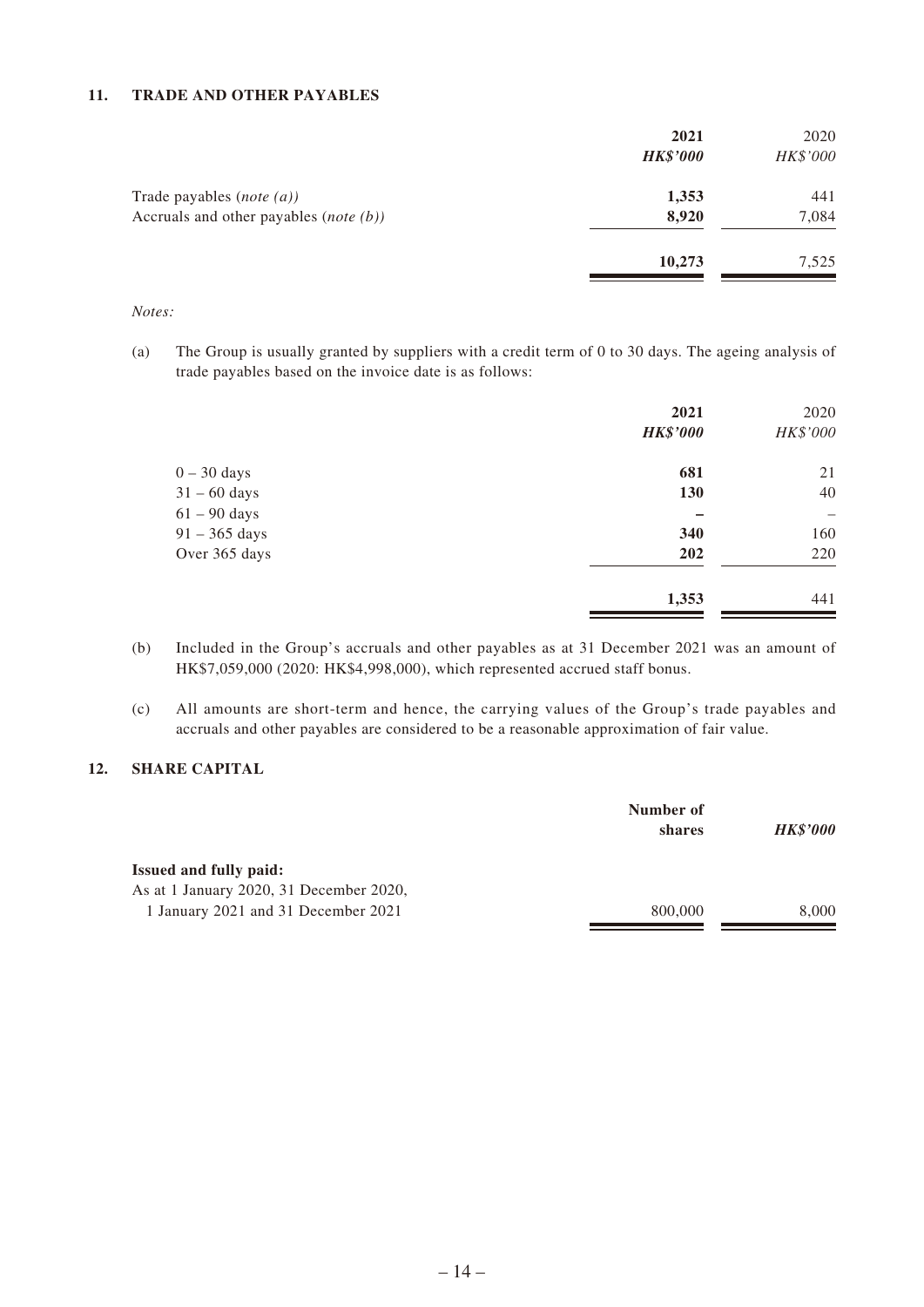### **MANAGEMENT DISCUSSION AND ANALYSIS**

### **BUSINESS REVIEW**

We are an engineering consultant in Hong Kong with a focus on the field of infrastructure developments. We have accumulated our expertise in different branches of engineering, covering (i) civil engineering mainly comprising road and structural engineering as well as geotechnical engineering; (ii) traffic engineering; and (iii) building engineering.

For the Year, the Group recorded a profit of approximately HK\$20.2 million as compared to the year ended 31 December 2020 during which the Group recorded a profit of approximately HK\$24.0 million. The Directors are of the view that the decrease was primarily due to the decrease of COVID-19 related government subsidies received, which amounted to approximately HK\$0.4 million for the Year and approximately HK\$6.1 million for the year ended 31 December 2020. Setting aside the COVID-19 related government subsidies, the Group's profit would have been approximately HK\$19.9 million for the Year and approximately HK\$17.9 million for the year ended 31 December 2020.

### **OUTLOOK**

The Group always strives to improve our operation efficiency and profitability of our business. The Group will also proactively seek opportunities to expand our customer base and our market share and undertake more projects which will enhance value to our shareholders.

### **FINANCIAL REVIEW**

### **Revenue**

Our revenue increased to approximately HK\$129.9 million for the Year by approximately HK\$18.0 million or 16.1%, from approximately HK\$111.9 million for the year ended 31 December 2020. This was principally due to an increase in projects awarded.

### **Cost of services**

Our cost of services increased to approximately HK\$84.5 million for the Year by approximately HK\$18.4 million or 27.9%, from approximately HK\$66.1 million for the year ended 31 December 2020. The increase in costs was principally due to the increase in the salary and bonus of technical staff and increase in number of senior technical staff.

### **Gross profit**

During the Year, our Group's gross profit amounted to approximately HK\$45.4 million which remain stable compared to the year ended 31 December 2020.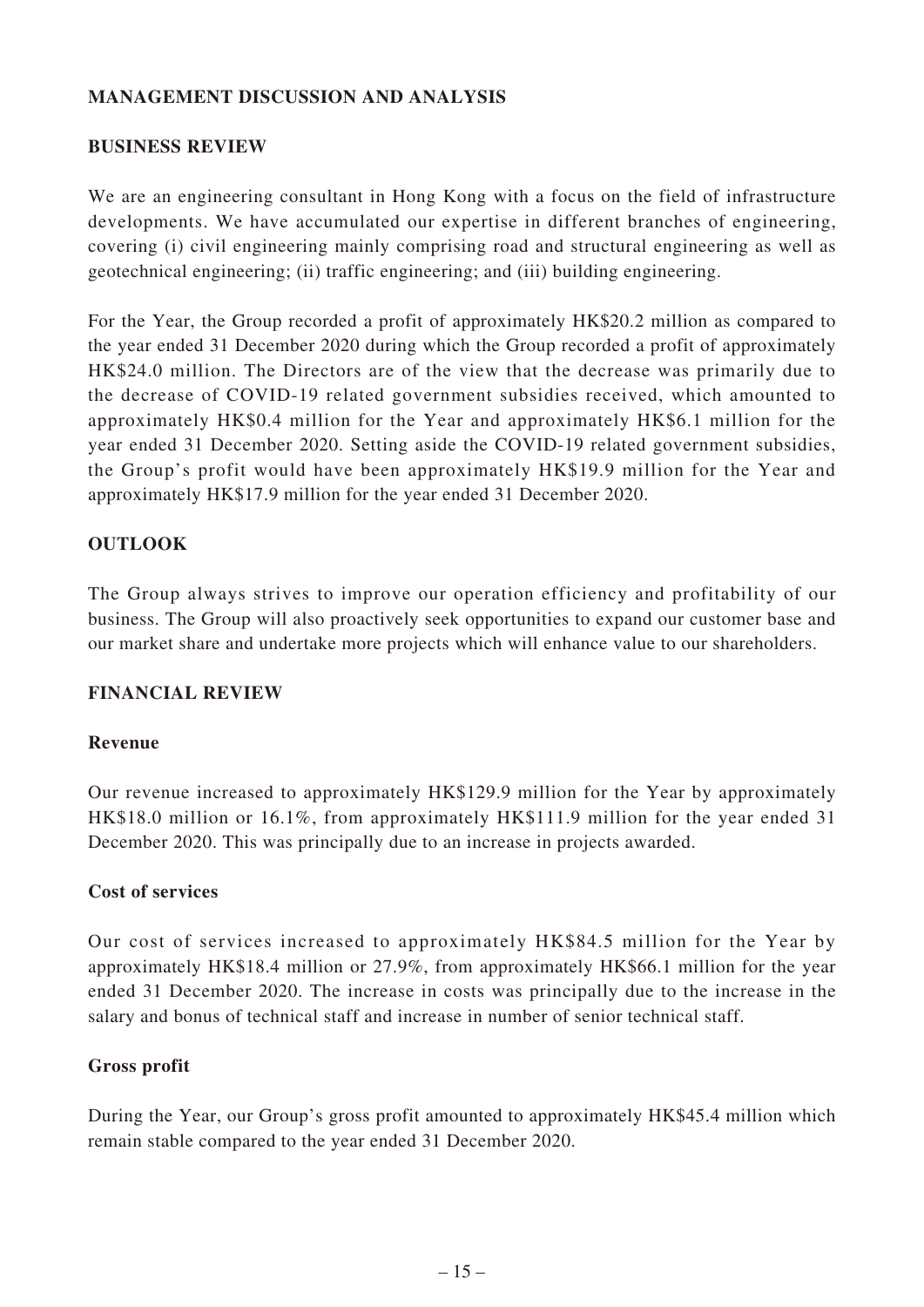### **Other income and other gain**

Other income and other gain decreased by approximately HK\$6.8 million from approximately HK\$8.1 million for the year ended 31 December 2020 to approximately HK\$1.3 million for the Year. The decrease was mainly due to decrease in the government subsidies in respect of COVID-19 in relation to the Employment Support Scheme provided by the Hong Kong government received, which amounted to approximately HK\$0.4 million for the Year and approximately HK\$6.1 million for the year ended 31 December 2020.

### **Administrative expenses (including reversal/(provision) of expected credit loss allowance)**

Our administrative expenses (including reversal/(provision) of expected credit loss allowance) decreased to approximately HK\$22.8 million for the Year, by approximately HK\$3.3 million or 12.8%, from approximately HK\$26.1 million for the year ended 31 December 2020. The decrease was mainly due to decrease in number of senior administrative staff and reversal of expected credit loss for the Year.

### **DIVIDEND POLICY**

In deciding whether to propose a dividend and in determining the dividend amount, the following will be taken into account, inter alia:

- (i) the general financial condition of the Group;
- (ii) capital and debt level of the Group;
- (iii) future cash requirements and availability for business operations, business strategies and future development needs;
- (iv) any restrictions on payment of dividends that may be imposed by the Group's lenders;
- (v) the general market conditions; and
- (vi) any other factors that the Board deems appropriate.

The payment of the dividend by the Company is also subject to any restrictions under the Companies Law of the Cayman Islands and any other applicable laws, rule and regulations and amended and restated memorandum and articles of association (the "Articles") of the Company. The dividend policy of the Company will be reviewed by the Board from time to time and there can be no assurance that a dividend will be proposed or declared in any specific periods.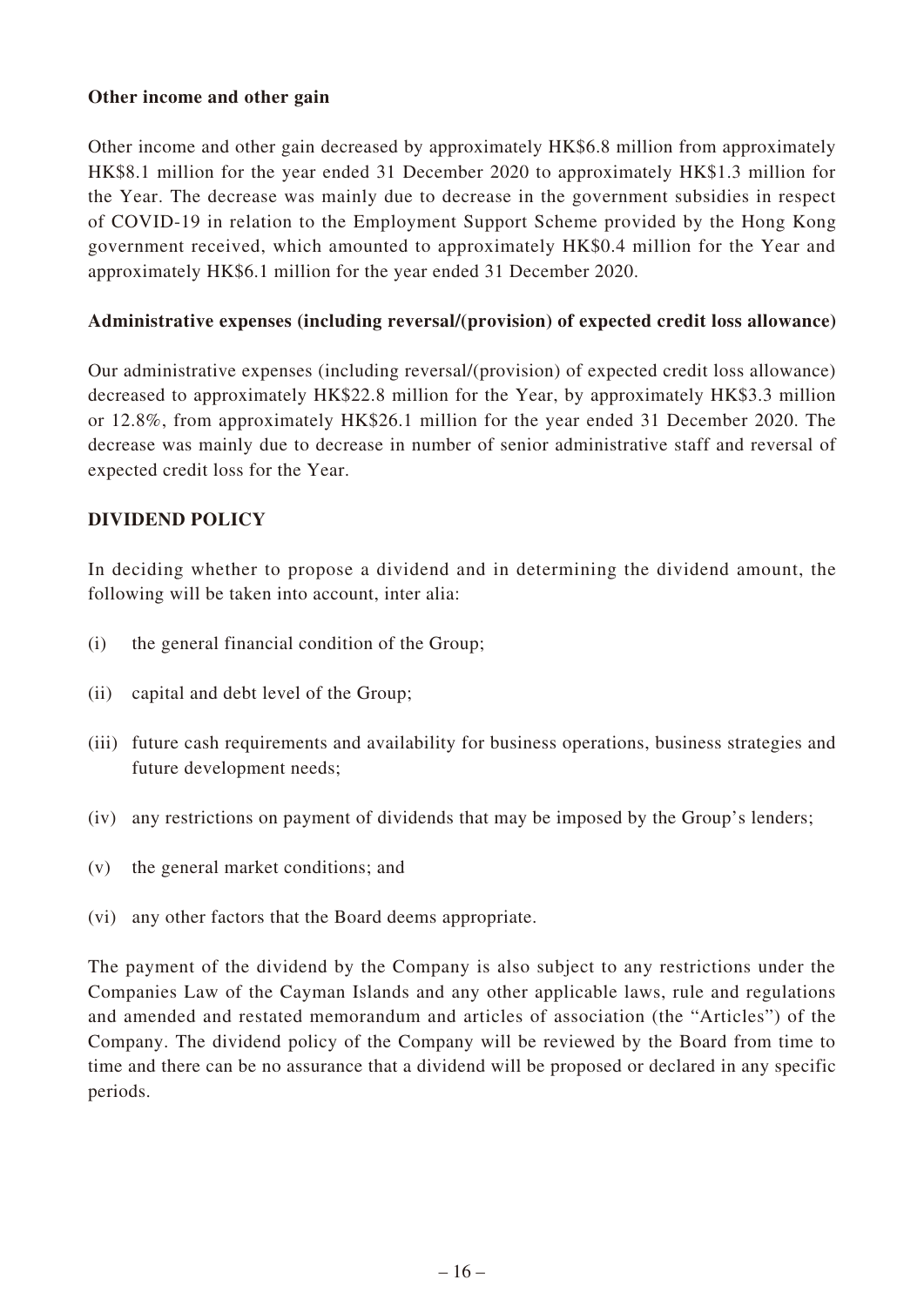### **DIVIDEND**

After taking into account the dividend policy of the Company summarised above, the Board does not recommend the payment of final dividend for the Year (2020: nil).

### **INTEREST IN COMPETING INTERESTS**

None of the Directors, the controlling shareholders of the Company, or any of their respective close associates (as defined in the GEM Listing Rules) is interested in a business apart from the Group's business which competes or is likely to compete, directly or indirectly, with the Group's business during the Year, and is required to be disclosed pursuant to rule 11.04 of the GEM Listing Rules.

### **PURCHASE, SALES OR REDEMPTION OF THE COMPANY'S SECURITIES**

The Board confirms that during the Year, neither the Company nor any of its subsidiaries had purchased, sold or redeemed any of the Company's securities.

### **CORPORATE GOVERNANCE PRACTICES**

The Company recognises the importance of corporate transparency and accountability. The Company is committed to achieving and maintaining a high standard of corporate governance, as our Board believes that good and effective corporate governance practices are key to obtaining and maintaining the trust of the shareholders of the Company and other stakeholders, and are essential for encouraging accountability and transparency so as to sustain the success of the Group and to create long-term value for the shareholders of the Company.

The Company's corporate governance practices are based on the Corporate Governance Code (the "CG Code") contained in Appendix 15 of the GEM Listing Rules. The code provision A.2.1 of the CG Code stipulates that the roles of chairman and chief executive should be separate and should not be performed by the same individual. The division of responsibilities between the chairman and chief executive should be clearly established.

Mr. Cheung Kwan Tar currently assumes the role of both chairman of the Board and chief executive officer of the Company. The Board considers that both roles being held by Mr. Cheung will provide a strong and consistent leadership to the Company which will facilitate effective planning and efficient management of the Company. Furthermore, having considered Mr. Cheung's extensive experience in the engineering industry, the relationships Mr. Cheung has built with customers and the historical development of the Group, the Board considers that it is beneficial for the Group to have Mr. Cheung continue to act as both chairman and chief executive officer of the Company. In order to maintain good corporate governance and fully comply with the code provision A.2.1 of the CG Code, the Board will regularly review the need to appoint different individuals to perform the roles of chairman and chief executive officer separately.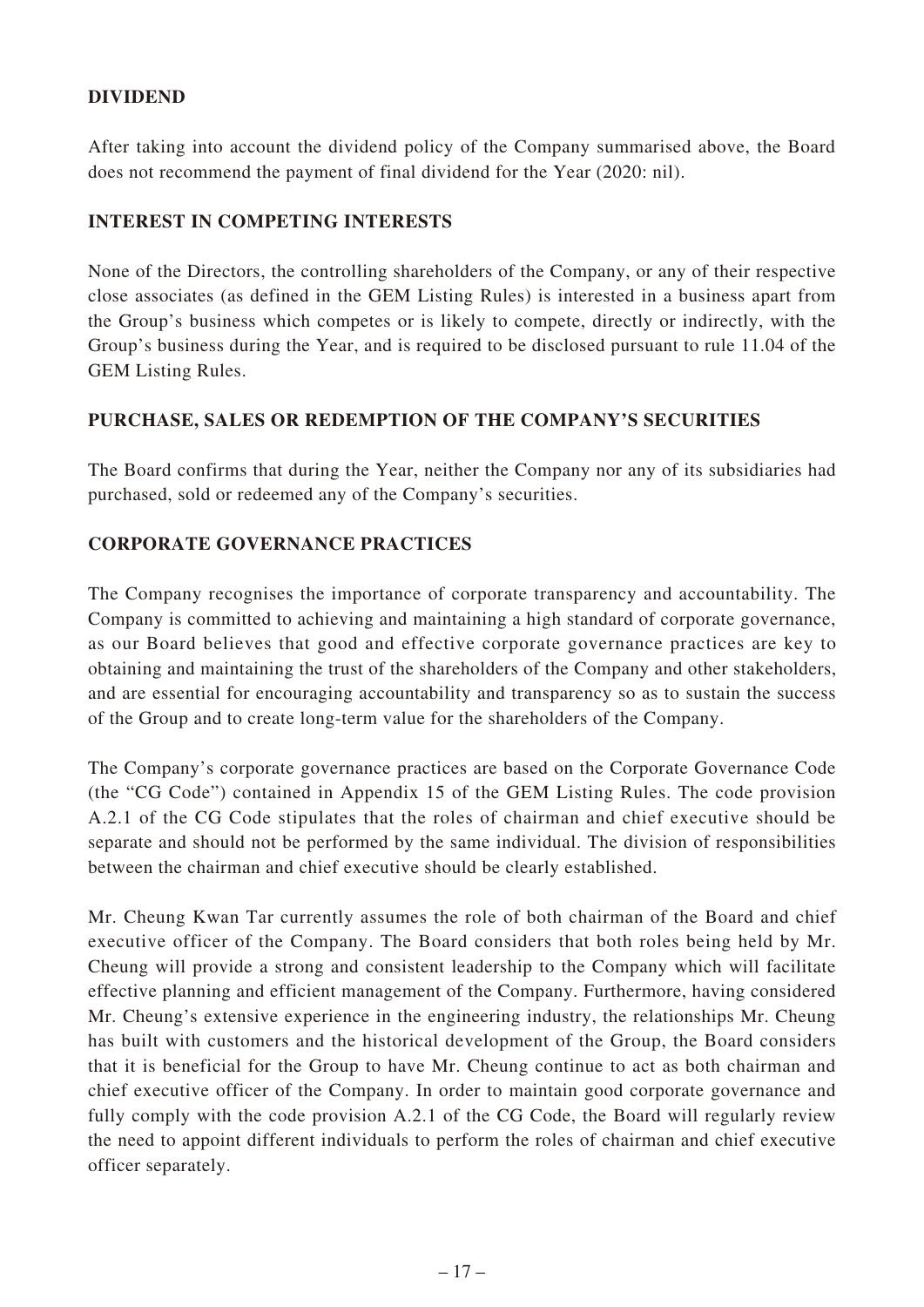To the best knowledge of the Board, except for the code provision A.2.1 of the CG Code, the Company has complied with the CG Code during the Year and up to the date of this announcement.

### **DIRECTORS' SECURITIES TRANSACTIONS**

The Company has adopted Rules 5.48 to 5.67 of the GEM Listing Rules as the code of conduct regarding directors' securities transactions by Directors in respect of the shares of the Company (the "Code of Conduct"). After specific enquires by the Company, all Directors have confirmed that they have fully complied with the required standard of dealings set out in the Code of Conduct during the Year.

# **CLOSURE OF REGISTER OF MEMBERS**

In order to determine entitlement to attend and vote at the forthcoming AGM, the register of members of the Company will be closed from Tuesday, 3 May 2022 to Friday, 6 May 2022, both days inclusive, during which no transfer of shares of the Company will be effected. In the case of shares of the Company, all transfer documents accompanied by the relevant share certificates must be lodged for registration with the Company's Hong Kong branch share registrar and transfer office, Boardroom Share Registrars (HK) Limited at 2103B, 21/F, 148 Electric Road, North Point, Hong Kong no later than 4:30 p.m. on Friday, 29 April 2022.

### **SHARE OPTION SCHEME**

The Company has adopted a share option scheme (the "Share Option Scheme") on 20 August 2018. No share option has been granted under the Share Option Scheme since its adoption.

# **SCOPE OF WORK OF THE AUDITOR**

The figures in respect of the preliminary announcement of the Group's results for the year ended 31 December 2021 have been agreed by the Company's auditor, Grant Thornton Hong Kong Limited, to the amounts set out in the Group's audited consolidated financial statements for the year. The work performed by Grant Thornton Hong Kong Limited in this respect did not constitute an assurance engagement in accordance with Hong Kong Standards on Auditing, Hong Kong Standards on Review Engagements of Hong Kong Standards on Assurance Engagements issued by the Hong Kong Institute of Certified Public Accountants and consequently no assurance has been expressed by Grant Thornton Hong Kong Limited on this preliminary announcement.